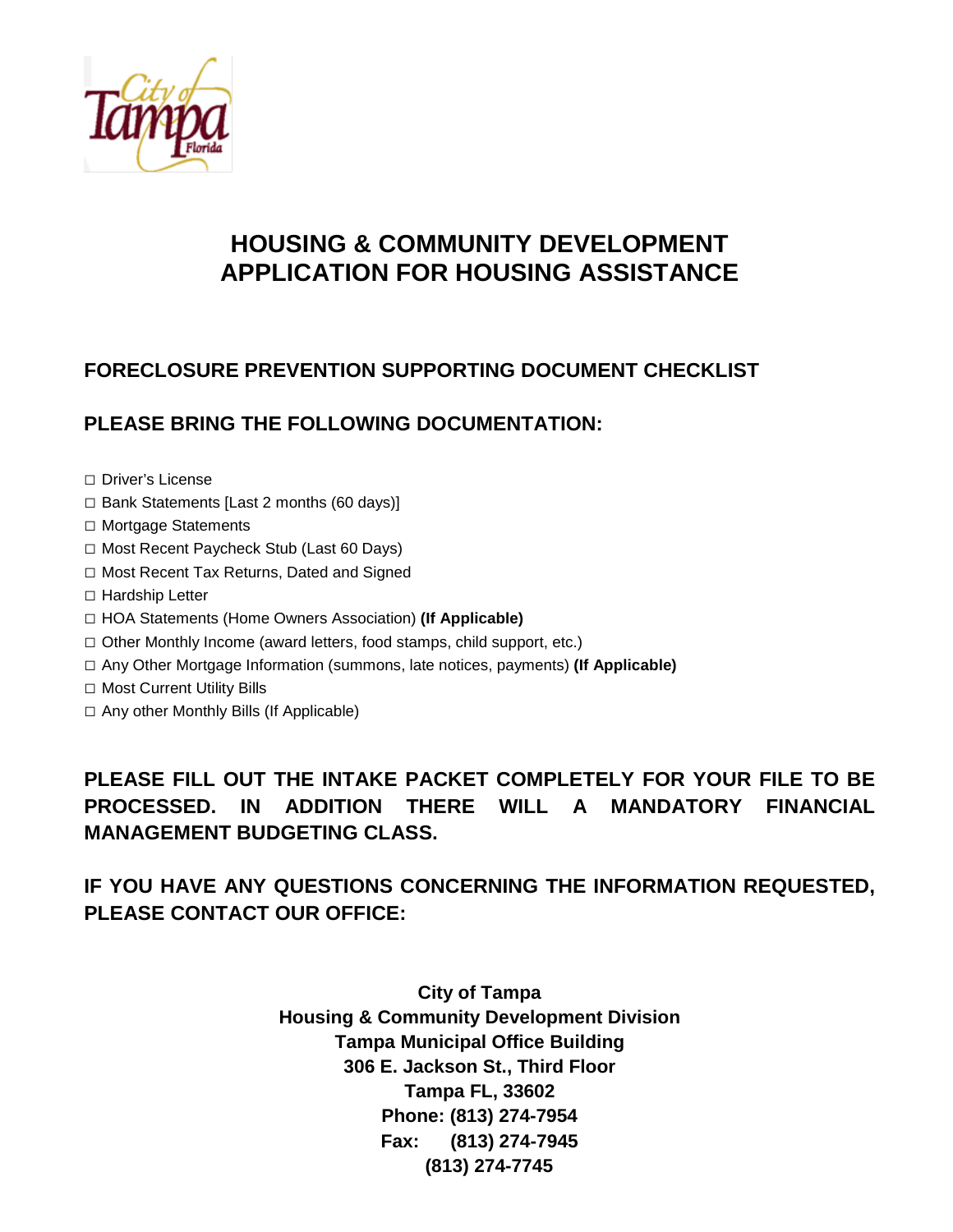

### **CLIENT/COUNSELOR AGREEMENT**

The City of Tampa, Housing and Community Development Division and its counselors agree to provide the following services:

- Development of a Counseling action plan to include hardship solutions and follow up documentation request
- Analysis of the mortgage default, including the amount and cause of default
- Presentation and explanation of reasonable options available to the homeowner
- Assistance communicating with the mortgage servicer and other creditors
- Timely completion of promised action
- Explanation of collection and foreclosure process
- Assist client in completing necessary paperwork for a possible workout resolution
- Referrals to needed resources or other agencies
- Confidentiality, honesty, respect and professionalism in all services
- Answer questions and provide information, but not give legal advice, if you want any legal advice the counselor will referred for appropriate assistance
- It is the policy of the agency to return phone calls to clients within four business days except in cases of emergencies.

I/We, agree to the following terms of service:

(Homeowner(s)

- I/We will always provide honest and complete information to my/our counselor, whether verbally or in writing.
- I/We will provide all necessary documentation and follow-up information within the timeframe requested.
- I/We will be on time for appointments and understand that if we are late for an appointment, the appointment will still end at the scheduled time.
- I/We will call within 6 hours of a scheduled appointment if I/we will be unable to attend an appointment.
- I/We will contact the counselor about any changes in our situation immediately.
- I/We understand that the lender will follow up directly with me/us. I agree to contact the lender weekly for file updates
- I/We understand that breaking this agreement may cause the counseling organization to sever its service assistance to me/us.
- I/We acknowledge that I/We have received a copy of the City of Tampa's Privacy Policy
- I/We understand that The City of Tampa provides information and education on numerous loan products and housing programs and I further understand that the housing counseling I receive from the City of Tampa, in no way obligates me to choose any of these particular loan products or housing programs

Homeowner: Date Homeowner: Date **Counselor:** Date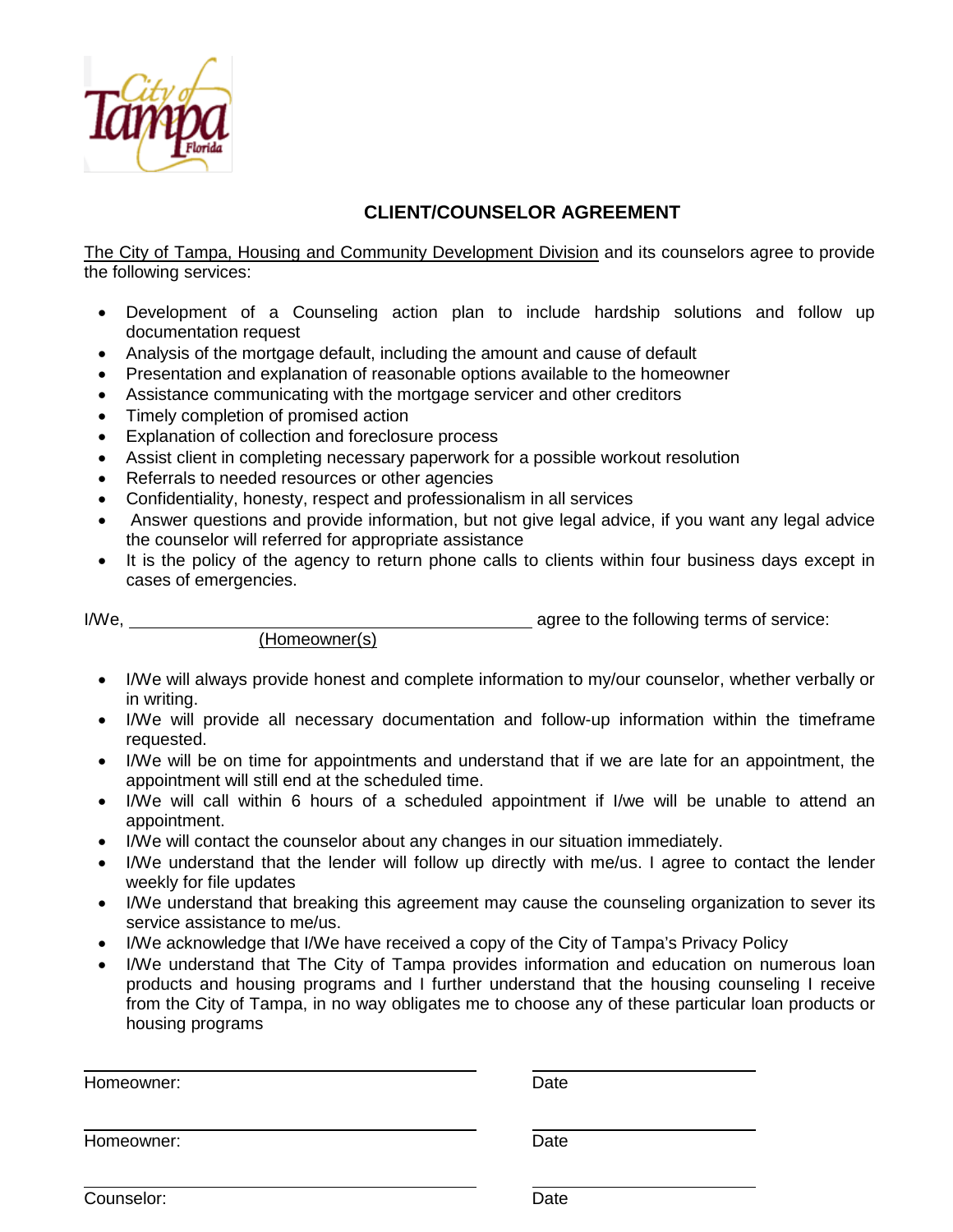

## **CONFLICT OF INTEREST DISCLOSURE STATEMENT AGENCY / INDIVIDUAL DISCLOSURE:**

The City of Tampa, Housing and Community Development Division (HCD) is acting on its own behalf and is not under the influence of, control, or direction of any outside party such as a landowner, real estate broker, contractor, builder, lender, or consultant seeking to derive a profit or gain from our housing counseling program clients. HCD has no financial relationships with any other industry partners.

Counseling services provided by HCD: Credit Counseling Financial Management Counseling (Budgeting) Pre-purchase Counseling Post-purchase Counseling Homebuyer Education Delinquent and Default Counseling (Foreclosure Prevention)

Other services provided by HCD:

Owner-occupied Rehabilitation Down Payment and Closing Cost Assistance (MAP Program) Historic Preservation Multi-family Housing Development

- No counseling client is obligated to accept or receive any other services offered by HCD.
- The City of Tampa will ensure and monitor that the agency, its staff, or any member of their immediate family must take any action that may result in, or create the appearance of: administering the housing counseling program for personal or private gain, providing preferential treatment to any organization or person; or undertaking any action that might compromise the agency's ability to ensure compliance with HUD program requirements, or serve the best interests of its clients.

I further certify that this agency does not engage in any activities that would cause a conflict of interest for our housing counseling clients as defined in Handbook 7610.1, Chapter 5.

Client Signature

Date Received

\_\_\_\_\_\_\_\_\_\_\_\_\_\_\_\_\_\_\_\_\_\_\_\_\_\_\_\_\_\_\_\_\_\_\_\_\_\_\_\_\_ Date Received\_\_\_\_\_\_\_\_\_\_\_\_\_\_\_\_\_

Client Signature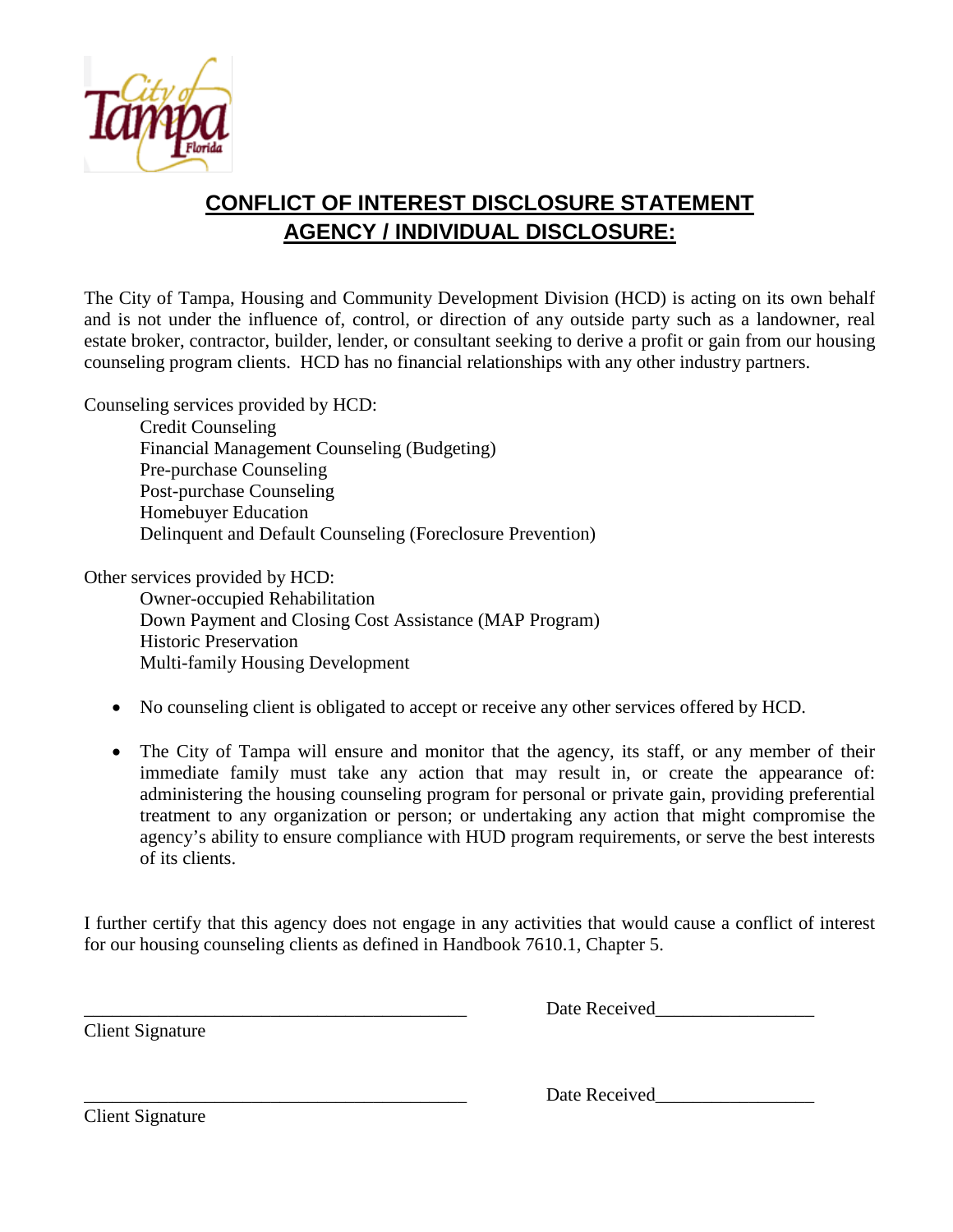

#### **PRIVACY POLICY**

**The City of Tampa is committed to assuring the privacy of individuals and/or families who have contacted us for assistance. We realize that the concerns you bring to us are highly personal in nature. We assure you that all personal information shared orally and/or in writing will be managed within ethical and legal considerations.** 

**Additionally, we want you to understand how we use the personal information we collect about you. The type of information that we collect about you is:**

**• Information we receive from you orally, on applications, or other forms, such as your name, address, social security number, assets, and income.**

**• Information about your transactions with us, your creditors, or others, such as your account balances, payment history, parties to transactions and credit card usage, tax statements, bank statements, etc.**

**• Information we receive from a credit reporting agency, such as your credit history.**

**What categories of information do we disclose and to whom?**

**We may disclose the following personal information to financial service providers, Federal, State, and nonprofit partners for program review, monitoring, auditing, research, and/or oversight purposes and/or any other pre-authorized individuals and/or organization. The types of information we disclose is as follows:**

**• Information you provide on application/forms or other forms of communication. This may include your name, address, social security number, employer, occupation, account numbers, assets, expensed, and income.**

**• Information about your transactions with us, our affiliates, or others: such as your account balance, monthly payment, payment history, and method of payment.**

**• Information we receive from a consumer credit reporting agency: such as your credit bureau reports, your credit and payment history, your credit scores, and/or your creditworthiness.**

**• We do not sell or rent your personal information to any outside entity.**

**• We may share anonymous, aggregated case file information; but this information may not be disclosed in a manner that would personally identify you in any way. This is done in order to evaluate our program, gather valuable research information, and/or design future programs.**

**• We may also disclose personal information about you to third parties as permitted by law.**

#### **Florida's Public Records Law**

**Florida's Public Records Law provides a right to access the records of the state and local governments as well as private entities acting on their behalf. The information you provide to the City of Tampa and its contracted third parties, through writing and email, is considered public record. This information may be disclosed in response to a public records request. Fl. Stat. 119.07(1). Although this information is public record, Chapter 119 of the Florida Statues provides several disclosure exemptions. The information provided below will not become public record and will remain confidential.**

- **• Social Security numbers - Fl. Stat 119.071(5)(a)(5)**
- **• Medical history records - Fl. Stat. 119.071(5)(f)**
- **• Bank account numbers - Fl. Stat. 119.071(5)(b)**
- **• Debit/Credit card numbers - Fl. Stat. 119.071(5)(b)**
- **• Information related to health and property insurances - Fl. Stat. 119.071(5)(f)**

**You must notify the City of Tampa if you qualify for additional public record exemptions provided in the Florida Statutes.**

#### **How is your personal information secured?**

**We restrict access to your nonpublic personal information provided to the City of Tampa employees who need to know that information to provide services to you. We maintain physical, electronic, and procedural safeguards that comply with federal regulations to guard your nonpublic personal information.**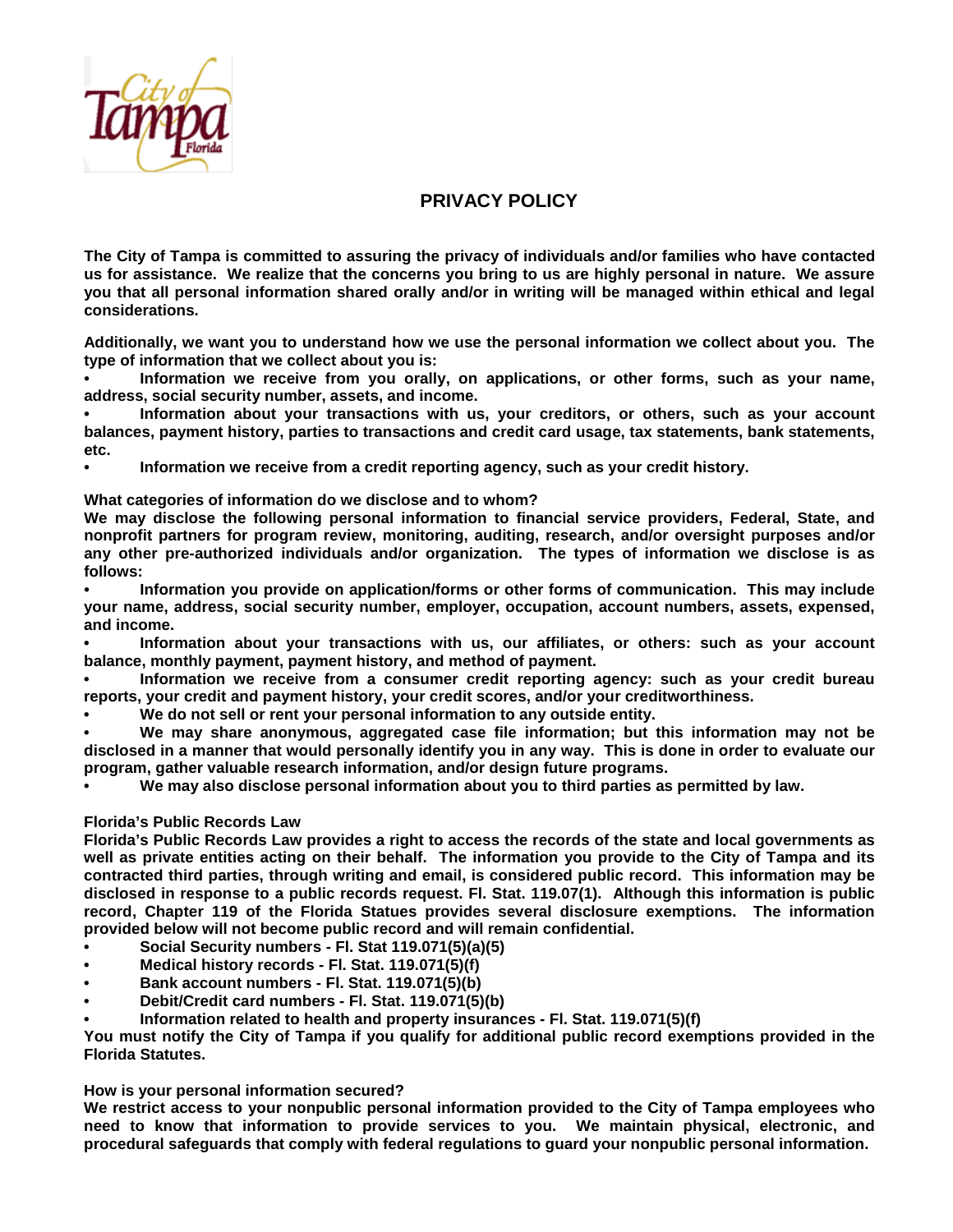

**Opting-Out of Certain Disclosures**

**You may direct the City of Tampa to not disclose your nonpublic personal information to third parties (such as your creditors). However, if you choose to "opt-out" we will not be able to answer any questions from your creditors, which may limit the City of Tampa's ability to provide services. If you choose to "optout" please check the box next to the "Opt-Out" clause. If you choose to release your information as stipulated in this Privacy Policy, please check the box next to the "Release" clause. You may change your decision any time by contacting our office in writing at the City of Tampa, Housing & Community Development, 306 E. Jackson Street, 3N, Tampa, FL 33602. The "Opt-Out" clause does not include information that is public record under Fl. Stat. 119.011.** 

□ OPTOUT: I request that the City of Tampa, make no disclosures of my nonpublic personal information **to third parties other than project partners and those permitted by law. By choosing this option, I understand that the City of Tampa will NOT be able to answer any questions from my creditors. I understand that I may change my decision any time by contacting the City of Tampa.**

**Applicant/Household Member: Date:**

 $\Box$  RELEASE: I hereby authorize the City of Tampa to release nonpublic personal information it obtains **about me to my creditors and any third parties necessary to provide me with the services I requested. I acknowledge that I have read and understand the above privacy practices and disclosures.**

**Applicant:** Date: **Date:** Date: **Date:** Date: **Date: Date: Date: Date: Date: Date: Date: Date: Date: Date: Date: Date: Date: Date: Date: Date: Date: Date: Date: Date: Date: Date:** 

**Applicant/Household Member: Date:**

**Privacy Act Notice. Authority: The Department of Housing and Urban Development (HUD) is authorized to collect this information by the U.S. Housing Act of 1937 (42 U.S.C. 1437 et. seq.), Title IV of the Civil Rights Act of 1964 (42 U.S.C. 2000d), and by the Fair Housing Act (42 U.S.C. 3601-19), the Housing and Community Development Act of 1987 (42 U.S.C.3543) requires applicants and participants to submit the Social Security Number of each household member who is six years old or older. Purpose: Your income and other information are being collected by HUD to determine your eligibility, the appropriate bedroom size, and the amount your family will pay toward rent and utilities. Other Uses: HUD uses your family income and other information to assist in managing and monitoring HUD-assisted housing programs, to protect the Government's financial interest, and to verify the accuracy of the information you provide. This information may be released to appropriate Federal, State, and local agencies, when relevant, and to civil, criminal, or regulatory investigators and prosecutors. However, the information will not be otherwise disclosed or released outside of HUD, except as permitted or required by law. Penalty: You must provide all of the information requested by the HA, including all Social Security Numbers you, and all other household members age six years and older, have and use. Giving the Social Security Numbers of all household members six years of age and older is mandatory, and not providing the Social Security Numbers will affect your eligibility. Failure to provide any of the requested information may result in a delay or rejection of your eligibility approval.**

**Applicant:** Date: Date: Date: Date: Date: Date: Date: Date: Date: Date: Date: Date: Date: Date: Date: Date: Date: Date: Date: Date: Date: Date: Date: Date: Date: Date: Date: Date: Date: Date: Date: Date: Date: Date: Date: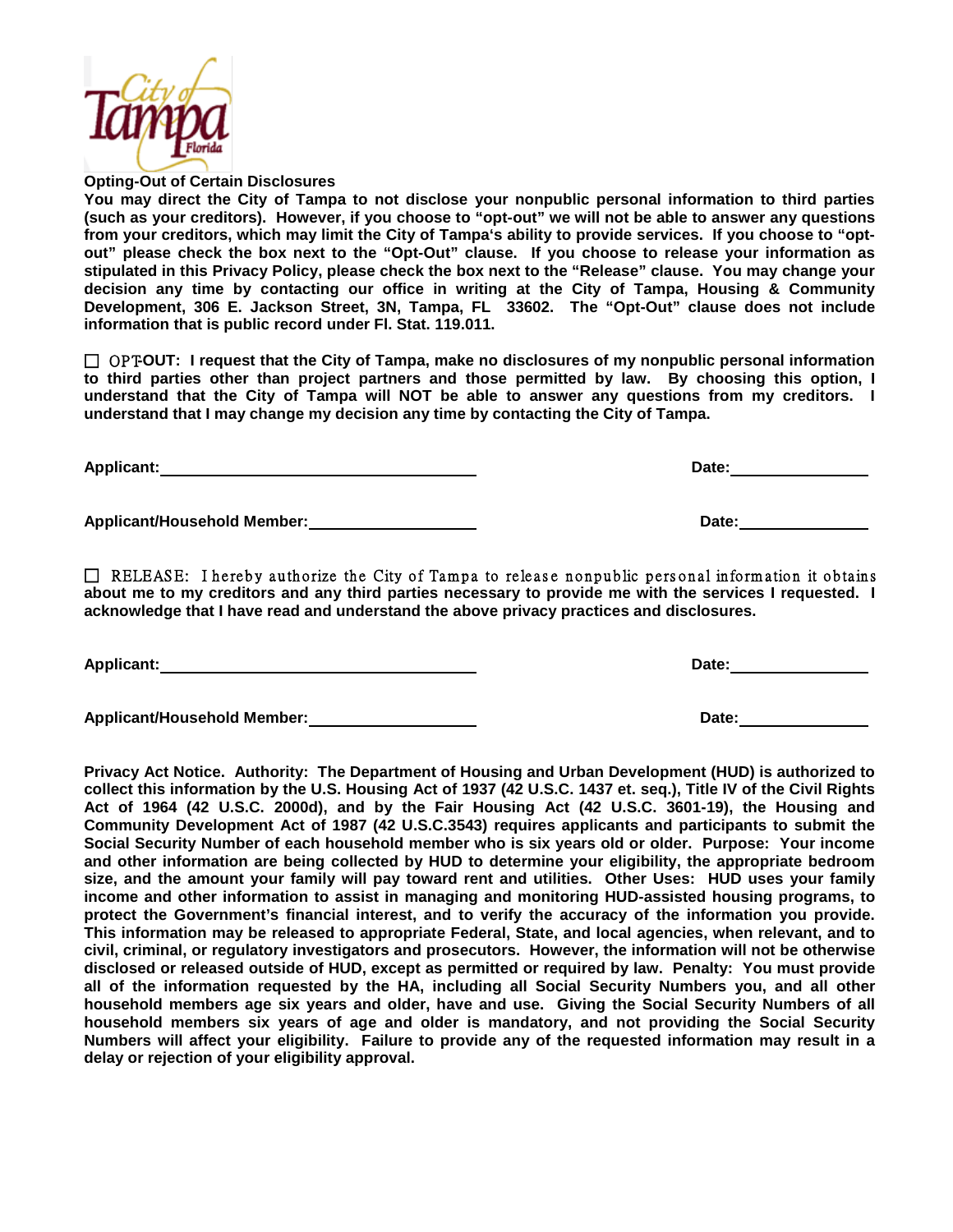

# **GENERAL INFORMATION:**

|                                                 | <b>APPLICANT</b>                       | <b>CO-APPLICANT</b>                    |
|-------------------------------------------------|----------------------------------------|----------------------------------------|
| Full Name (include Jr. or Sr. if<br>applicable) |                                        |                                        |
| <b>Social Security Number</b>                   |                                        |                                        |
| Date of Birth / Age                             |                                        |                                        |
| <b>Marital Status</b>                           | <b>Married</b><br>) Unmarried          | <b>Married</b><br><b>Unmarried</b>     |
|                                                 | <b>Yrs. School</b><br><b>Separated</b> | <b>Yrs. School</b><br><b>Separated</b> |
| Home Phone (incl. Area Code)                    |                                        |                                        |
| <b>Present Address (Street)</b>                 |                                        |                                        |
| City, State, Zip Code                           |                                        |                                        |
| Rent<br>Own                                     | No. Yrs.                               | Monthly Rent/Mortgage \$               |
| <b>Landlord/Apartment Name:</b><br>Address:     |                                        | <b>Phone:</b>                          |

| <b>Education:</b>       |                        |                |       |
|-------------------------|------------------------|----------------|-------|
| <b>None</b>             | <b>College</b>         | Vocational     | Other |
| <b>High School/ GED</b> | <b>Graduate School</b> | <b>Unknown</b> |       |

| <b>Other Household Members</b> | No. of Dependents:                      |                   |                                            |                  |
|--------------------------------|-----------------------------------------|-------------------|--------------------------------------------|------------------|
| Name(s)                        | <b>Social Security</b><br><b>Number</b> | Date of Birth/Age | <b>Relationship to</b><br><b>Applicant</b> | <b>Employed?</b> |
|                                |                                         |                   |                                            | ΙN               |
|                                |                                         |                   |                                            | ) N              |
|                                |                                         |                   |                                            | ) N              |
|                                |                                         |                   |                                            | N                |
|                                |                                         |                   |                                            | N                |
|                                |                                         |                   |                                            | N                |

*Is Applicant, Co-Applicant, or any other household member, age 18 or older, a full-time student?*

**( ) Y ( ) N If yes, please list names:\_\_\_\_\_\_\_\_\_\_\_\_\_\_\_\_\_\_\_\_\_\_\_\_\_\_\_\_\_\_\_\_\_\_\_\_\_\_\_\_\_\_\_\_\_\_\_\_\_\_\_\_\_\_\_\_**

# **EMPLOYMENT INFORMATION:**

|                              | <b>APPLICANT</b> | <b>CO-APPLICANT</b> |
|------------------------------|------------------|---------------------|
| <b>Employer Name</b>         |                  |                     |
| <b>Employer Address</b>      |                  |                     |
| <b>City/State/Zip Code</b>   |                  |                     |
| <b>Employer Phone #</b>      |                  |                     |
| <b>Position/Title</b>        |                  |                     |
| <b>Time/Dates Employed</b>   |                  |                     |
| Pay Rate & Frequency/# Hours |                  |                     |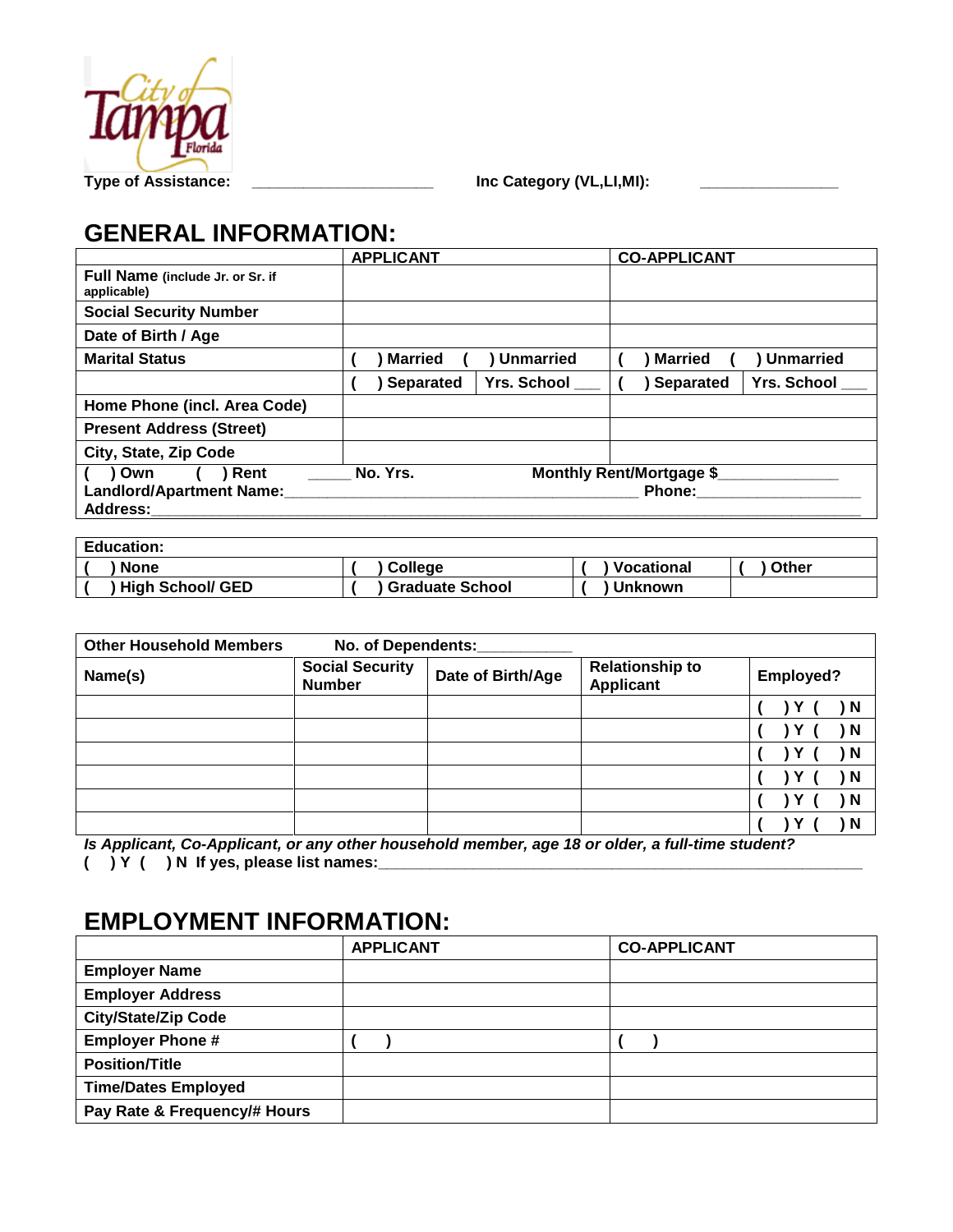

**If employed in current position for less than two years or if currently employed in more than one position, complete the following:**

| <b>EMPLOYMENT INFORMATION:</b> | <b>APPLICANT</b> | <b>CO-APPLICANT</b> |
|--------------------------------|------------------|---------------------|
| <b>Employer Name</b>           |                  |                     |
| <b>Employer Address</b>        |                  |                     |
|                                |                  |                     |
| <b>Employer Phone #</b>        |                  |                     |
| <b>Position/Title</b>          |                  |                     |
| <b>Time/Dates Employed</b>     |                  |                     |
| Pay Rate & Frequency/# Hours   |                  |                     |
|                                |                  |                     |

| NOTE: Attach additional sheets as necessary for ALL EMPLOYED household members 18 years |  |
|-----------------------------------------------------------------------------------------|--|
| and over, (including signed authorization form for each member).                        |  |

# **OTHER SOURCES OF INCOME:**

**(For ALL Household Members 18 and Over)**

**List Business or Rental Net Income, Child Support, Alimony, Social Security, Pensions, Unemployment or Workers Compensation, Welfare Payments, etc.**

| <b>Name of Recipient</b> | <b>Type of Income</b> | <b>Gross Annual Income</b> |
|--------------------------|-----------------------|----------------------------|
| . .                      |                       |                            |
| 2.                       |                       |                            |
| 3.                       |                       |                            |
| 4.                       |                       |                            |
| 5.                       |                       |                            |
| 6.                       |                       |                            |
|                          |                       | Total \$                   |

### **ASSETS AND ASSET INCOME:**

**(For ALL Household Members, Including Minors)**

**List Checking and Savings Accounts, IRA, CD, Bonds, Stocks, Property Equity, Cash Value of Pensions and Insurance Policies, etc.**

| <b>Type of Asset:</b> | <b>Asset Value</b> | <b>Bank/Ins. Co. Name</b> | <b>Account #</b> | <b>Annual Asset Income</b> |
|-----------------------|--------------------|---------------------------|------------------|----------------------------|
| . .                   |                    |                           |                  |                            |
|                       |                    |                           |                  |                            |
| 3.                    |                    |                           |                  |                            |
| 4.                    |                    |                           |                  |                            |
| 5.                    |                    |                           |                  |                            |
| -6.                   |                    |                           |                  |                            |
|                       |                    |                           |                  | Total \$                   |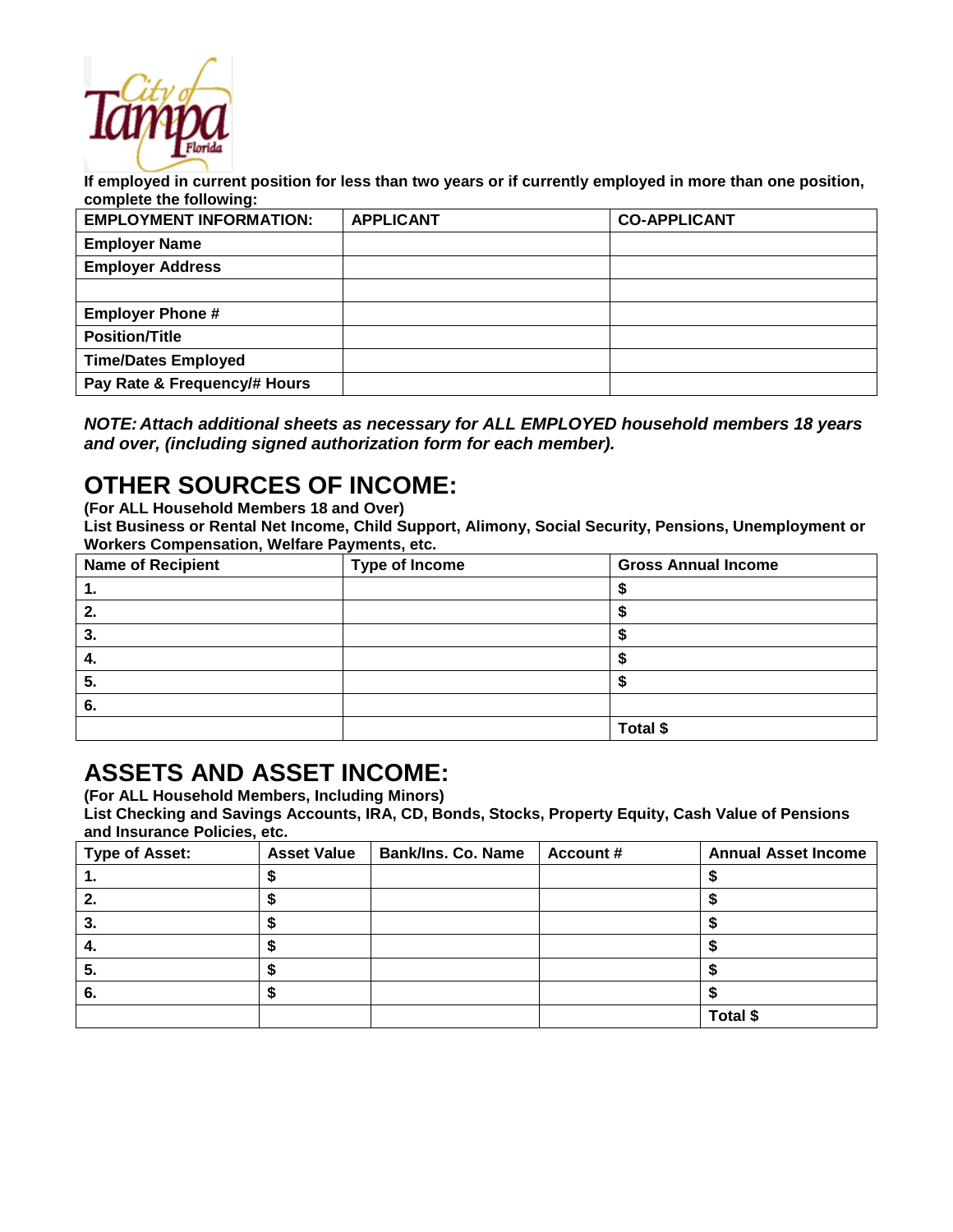

## **LIABILITIES:**

**(For ALL Household Members 18 and Over)**

**List Credit Card Debt, and Automobile, Real Estate and Mortgage Loans, etc.**

| Type: (Credit/Loan, etc.) | <b>Creditor's Name</b> | <b>Balance Owed</b>               | <b>Monthly Payment</b> |
|---------------------------|------------------------|-----------------------------------|------------------------|
|                           |                        |                                   |                        |
| 2.                        |                        |                                   |                        |
| 3.                        |                        |                                   |                        |
| 4.                        |                        |                                   |                        |
| -5.                       |                        |                                   |                        |
| 6.                        |                        |                                   |                        |
|                           |                        | <b>Total Monthly Payments: \$</b> |                        |

# **ETHNICITY/SPECIAL NEEDS:**

**(For reporting purposes only, please check all that apply for Head of Household only):**

| ) White      |
|--------------|
| ) Native Ame |
| ) Elderly    |

**( ) White ( ) Black ( ) Hispanic ( ) Asian/Pacific Islander (** ) Disabled or Disabled Minor<br>1 Homeless ( ) Other:

**( ) Elderly ( ) Homeless ( ) Other:\_\_\_\_\_\_\_\_\_\_\_\_\_\_\_\_\_\_\_\_\_\_\_\_\_\_\_\_\_\_\_\_**

**I/We understand that Florida Statute 817 provides that willful false statements or misrepresentation concerning income; asset or liability information relating to financial condition is misdemeanor of the first degree, punishable by fines and imprisonment provided under Statutes 775.082 or 775.83. I/We further understand that any willful misstatement of information will be grounds for disqualification. I/We certify that the application information provided is true and complete to the best of my/our knowledge. I/We consent to the disclosure of information for the purpose of income verification related to making a determination of my/our eligibility for program assistance. I/We agree to provide any documentation needed to assist in determining eligibility and are aware that all information and documents provided are a matter of public record.**

**\_\_\_\_\_\_\_\_\_\_\_\_\_\_\_\_\_\_\_\_\_\_\_\_\_\_\_\_\_\_\_\_\_\_\_\_\_\_\_\_\_\_\_\_\_\_\_\_\_\_\_\_\_\_\_\_\_\_\_\_\_\_\_\_\_\_\_\_\_\_\_\_\_\_\_\_\_\_\_\_\_\_\_\_\_\_\_\_\_\_ Applicant Signature Date Co-Applicant Signature Date**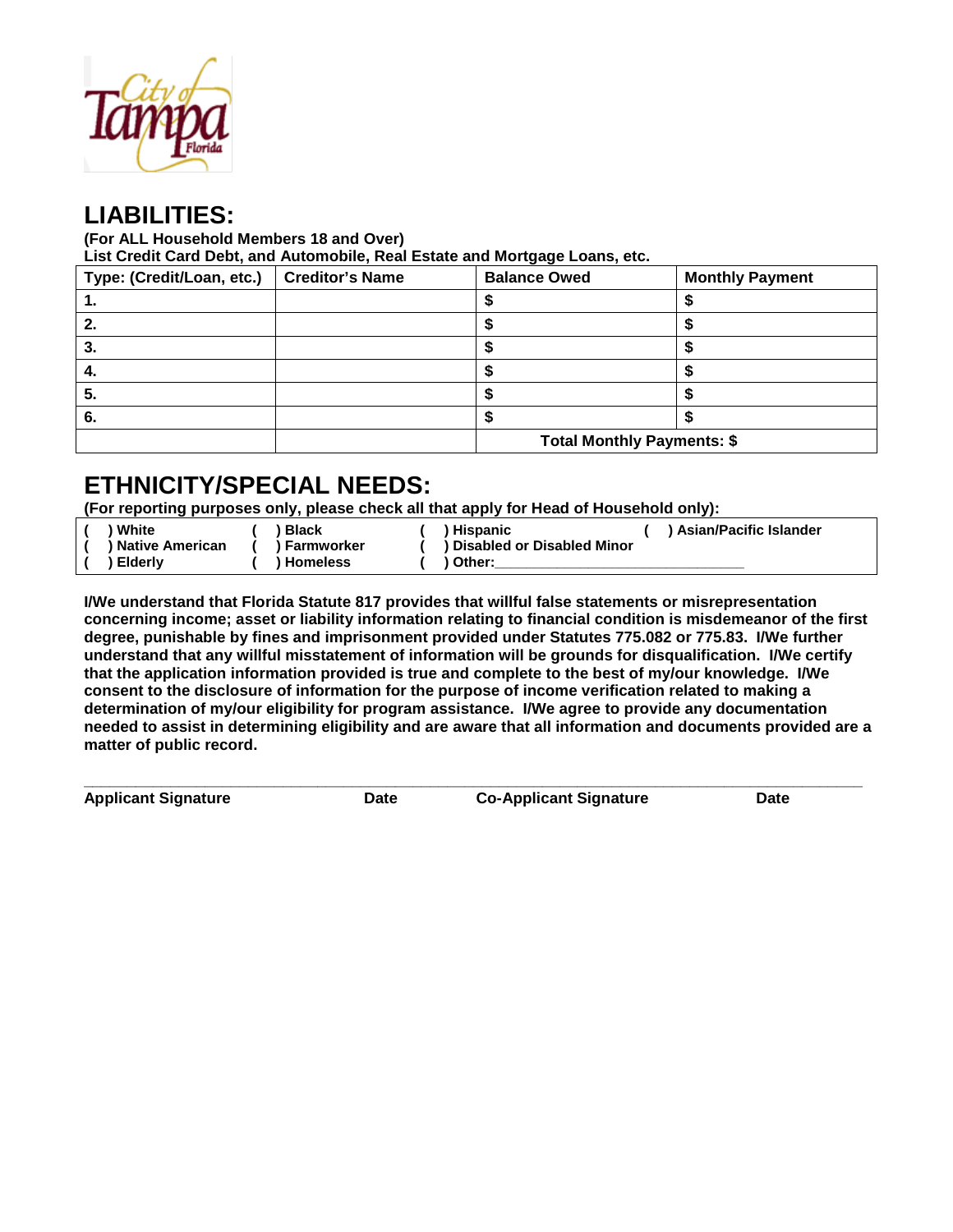

### **LOAN INFORMATION**

| <b>Purchase Date</b>                                                                                                                                                                                          |                                                                                                                                                                                                                                                           |
|---------------------------------------------------------------------------------------------------------------------------------------------------------------------------------------------------------------|-----------------------------------------------------------------------------------------------------------------------------------------------------------------------------------------------------------------------------------------------------------|
| <b>Purchase Price</b>                                                                                                                                                                                         |                                                                                                                                                                                                                                                           |
| <b>Name of Originating Lender</b>                                                                                                                                                                             |                                                                                                                                                                                                                                                           |
| <b>Original Loan Number</b>                                                                                                                                                                                   |                                                                                                                                                                                                                                                           |
| <b>Name of Current Loan Servicer</b>                                                                                                                                                                          |                                                                                                                                                                                                                                                           |
| <b>Loan Number Assigned by Servicer</b>                                                                                                                                                                       |                                                                                                                                                                                                                                                           |
| 2 <sup>nd</sup> Mortgage or Home Equity Line of Credit                                                                                                                                                        |                                                                                                                                                                                                                                                           |
| <b>Name of Second Lender</b>                                                                                                                                                                                  |                                                                                                                                                                                                                                                           |
| Loan # of 2 <sup>nd</sup> Mortgage or Home Equity Line of Credit                                                                                                                                              |                                                                                                                                                                                                                                                           |
| <b>Total Monthly First Mortgage Payment</b>                                                                                                                                                                   |                                                                                                                                                                                                                                                           |
| 2 <sup>nd</sup> Mortgage Payment Amount                                                                                                                                                                       |                                                                                                                                                                                                                                                           |
| <b>Current Credit Score / Source</b>                                                                                                                                                                          | □ Trans Union □ Equifax □ Experian □ Tri- merge Report<br>Credit Score                                                                                                                                                                                    |
| Type of Loan Product for Primary Lender                                                                                                                                                                       | $\Box$ Fixed Rate > 8 % $\Box$ Fixed Rate 8 % or greater<br>□ ARM 8% or greater<br>$\Box$ ARM > 8 %<br>□ Hybrid Arm (2/28 or 3/27) □ Option ARM<br>$\Box$ Interest Only ( $\Box$ Yes or $\Box$ No)<br>□ VA Fixed Rate □ FHA Fixed Rate □ FHA Arm □ VA ARM |
| <b>Privately Held</b>                                                                                                                                                                                         | □ Yes □ No □ Unknown □ Other:                                                                                                                                                                                                                             |
| <b>Seeking counseling for Primary Mortgage?</b>                                                                                                                                                               | $\Box$ Yes $\Box$ No                                                                                                                                                                                                                                      |
| <b>Seeking counseling for Second Mortgage?</b>                                                                                                                                                                | □ Yes □ No                                                                                                                                                                                                                                                |
| Seeking counseling for property taxes?                                                                                                                                                                        | □ Yes □ No                                                                                                                                                                                                                                                |
| If loan is an ARM of any kind, has the interest rate<br>reset?                                                                                                                                                | □ Yes □ No                                                                                                                                                                                                                                                |
| <b>Loan Status</b>                                                                                                                                                                                            | $\Box$ 30 -60 days late<br>$\Box$ 61 – 90 days late<br>$\sqcap$ Current $\sqcap$<br>$\Box$ 90 - 120 days late $\Box$ 120 + days late / Unknown or Unsure                                                                                                  |
| Did anyone offer to help modify your mortgage, either<br>directly, through advertising, or by any other means<br>such as a flyer?                                                                             | $\Box$ Yes $\Box$ No                                                                                                                                                                                                                                      |
| Were you guaranteed a loan modification or asked to<br>do any of the following: pay a fee, sign a contract,<br>redirect mortgage payments, sign over title to your<br>property, or stop making loan payments? | $\Box$ Yes $\Box$ No                                                                                                                                                                                                                                      |
| Have you filed bankruptcy? If so, please provide case #<br>and filing date                                                                                                                                    | □ Yes, Case #: ___________________<br>Filing Date: _<br>$\Box$ No                                                                                                                                                                                         |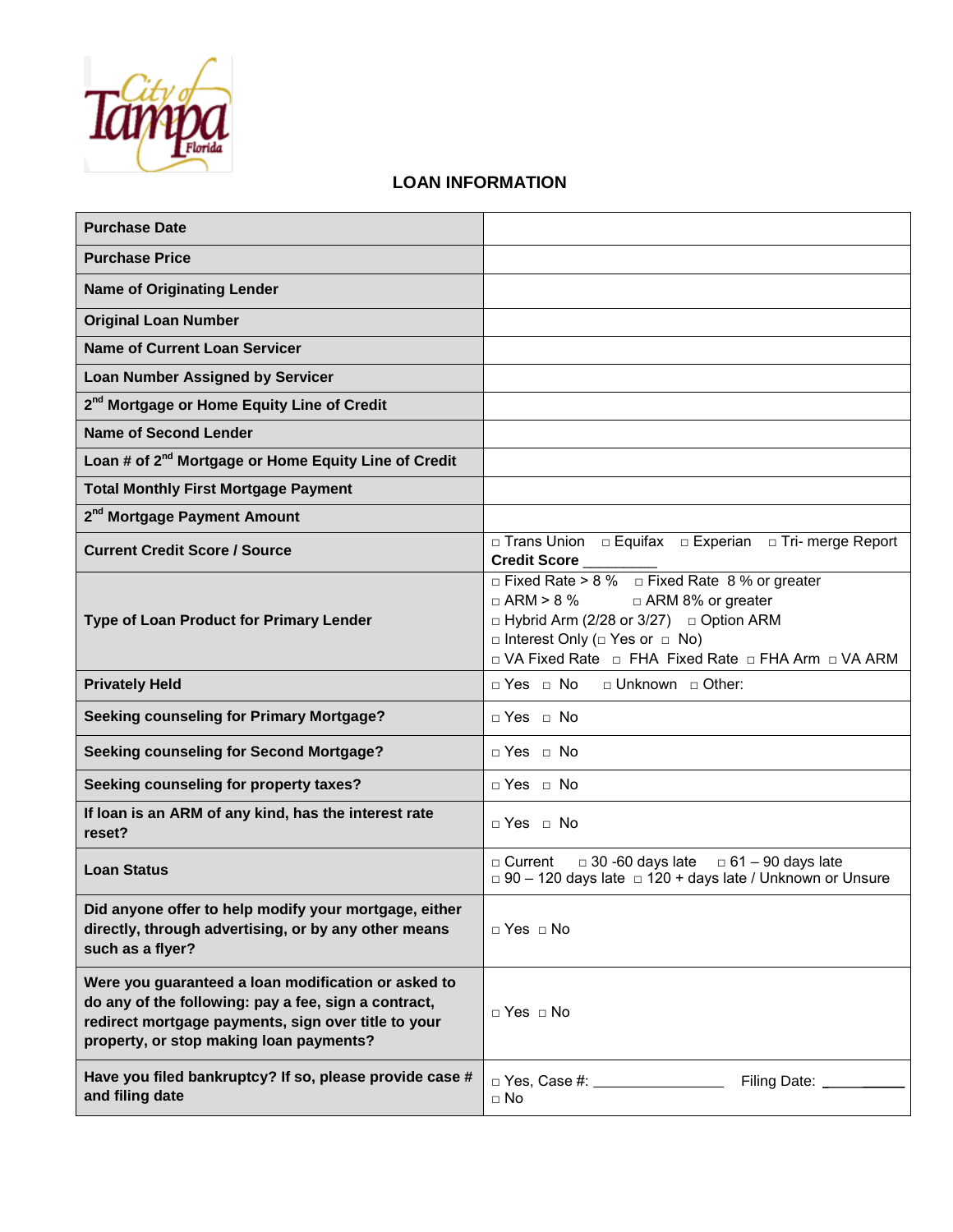

#### **BUDGET WORKSHEET**

| <b>Category</b>                    | <b>Budget Amount</b>       | <b>Amount Verified / Notes</b> |
|------------------------------------|----------------------------|--------------------------------|
| <b>Monthly Income</b>              |                            |                                |
| Wages and Bonuses                  |                            |                                |
| Interest Income                    |                            |                                |
| Investment Income                  |                            |                                |
| Miscellaneous Income               |                            |                                |
| <b>Income Subtotal:</b>            |                            |                                |
|                                    |                            |                                |
|                                    | <b>Expenses:</b>           |                                |
|                                    | Home:                      |                                |
| <b>Primary Mortgage</b>            |                            |                                |
| <b>Second Mortgage / Home</b>      |                            |                                |
| <b>Equity Line of Credit</b>       |                            |                                |
| <b>Homeowners Insurance</b>        |                            |                                |
| <b>Property Taxes</b>              |                            |                                |
| <b>Maintenance/ HOA Dues</b>       |                            |                                |
| <b>Utilities:</b>                  |                            |                                |
| <b>Electricity</b>                 |                            |                                |
| <b>Water &amp; Sewer</b>           |                            |                                |
| <b>Natural Gas or Oil</b>          |                            |                                |
| <b>Telephone Land Line</b>         |                            |                                |
| <b>Cell Phone</b>                  |                            |                                |
|                                    | Food:                      |                                |
| <b>Groceries</b>                   |                            |                                |
| <b>Eating Out, Lunches, Snacks</b> |                            |                                |
|                                    | <b>Family Obligations:</b> |                                |
| <b>Child Support / Alimony</b>     |                            |                                |
| Day Care / Babysitting             |                            |                                |
|                                    | <b>Health and Medical:</b> |                                |
| Insurance (medical, dental,        |                            |                                |
| vision)                            |                            |                                |
| <b>Out-of-Pocket Medical</b>       |                            |                                |
| <b>Expenses</b>                    |                            |                                |
| <b>Co-Payments</b>                 |                            |                                |
| <b>Prescriptions / Medications</b> |                            |                                |
|                                    | <b>Transportation:</b>     |                                |
| Car Payment #1                     |                            |                                |
| Car Payment # 2                    |                            |                                |
| <b>Gasoline/ Oil / Diesel</b>      |                            |                                |
| <b>Auto Repairs/Maintenance/</b>   |                            |                                |
| <b>Fees</b>                        |                            |                                |
| <b>Auto Insurance</b>              |                            |                                |
| Other (tolls, bus, subway, taxi)   |                            |                                |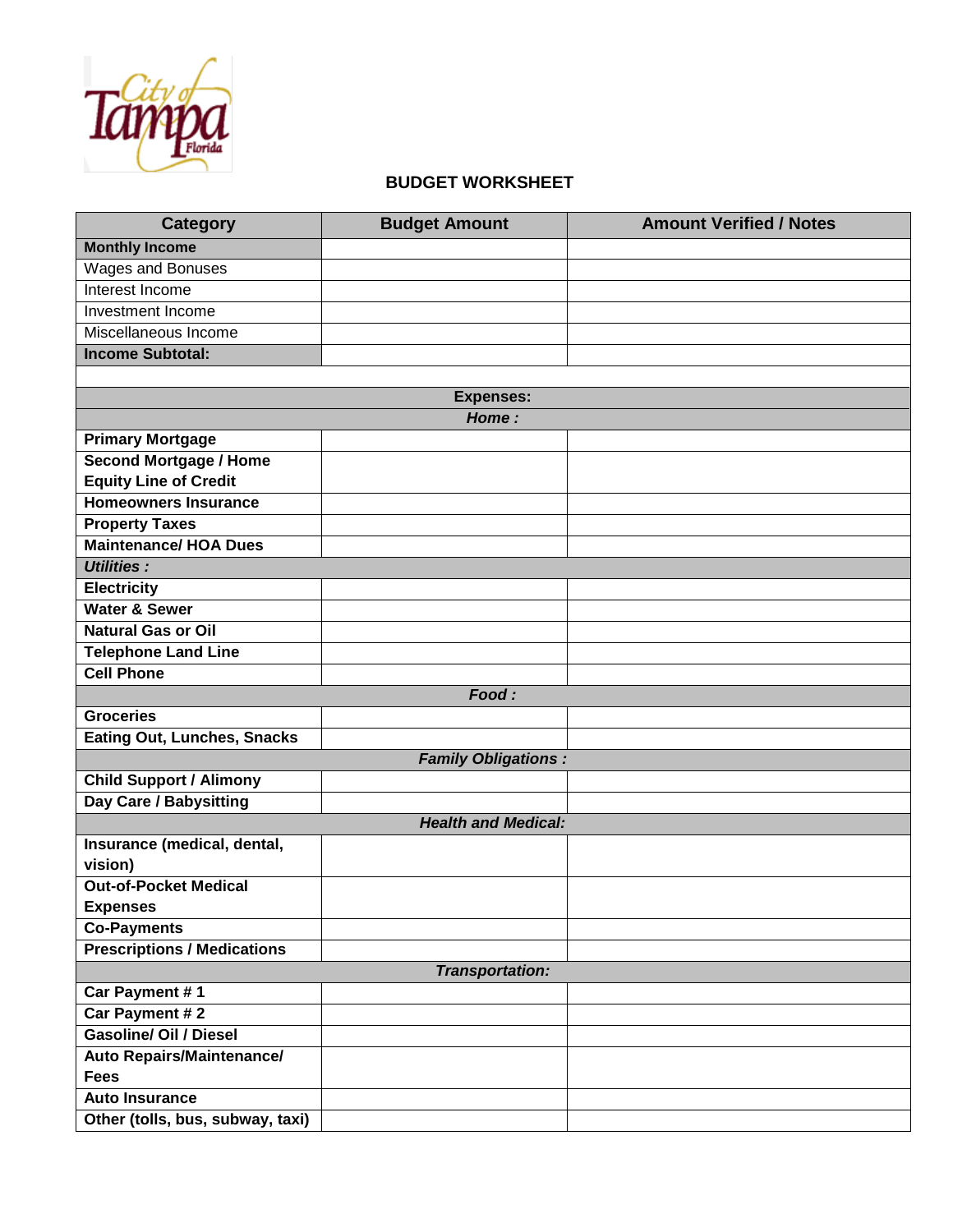

| <b>Budget Worksheet - Continued</b> |  |  |  |  |  |
|-------------------------------------|--|--|--|--|--|
| <b>Debt Payments:</b>               |  |  |  |  |  |
| Credit Card #1                      |  |  |  |  |  |
| Credit Card # 2                     |  |  |  |  |  |
| <b>Credit Card #3</b>               |  |  |  |  |  |
| <b>Student Loan</b>                 |  |  |  |  |  |
| <b>Personal Loans</b>               |  |  |  |  |  |
| <b>Entertainment /Recreation:</b>   |  |  |  |  |  |
| <b>Cable TV</b>                     |  |  |  |  |  |
| <b>Computer Expense</b>             |  |  |  |  |  |
| Internet                            |  |  |  |  |  |
| <b>Investments &amp; Savings:</b>   |  |  |  |  |  |
| 401 (K) or IRA                      |  |  |  |  |  |
| <b>Stocks/Bonds/Mutual Funds</b>    |  |  |  |  |  |
| <b>College Fund</b>                 |  |  |  |  |  |
| <b>Savings</b>                      |  |  |  |  |  |
| <b>Miscellaneous:</b>               |  |  |  |  |  |
| <b>Toiletries, Household</b>        |  |  |  |  |  |
| <b>Products</b>                     |  |  |  |  |  |
| <b>Judgments</b>                    |  |  |  |  |  |
| <b>Wage Garnishments / Liens</b>    |  |  |  |  |  |
| <b>Other</b>                        |  |  |  |  |  |
| <b>Other</b>                        |  |  |  |  |  |
| <b>Total Investments and</b>        |  |  |  |  |  |
| <b>Expenses</b>                     |  |  |  |  |  |
| <b>Surplus / Shortage</b>           |  |  |  |  |  |
| (Spendable income minus             |  |  |  |  |  |
| expenses & investments)             |  |  |  |  |  |

I/ We certify that the information listed on the budget is accurate to the best of my knowledge. I have provided the agency with supporting documents for the items contained on the budget.

\_\_\_\_\_\_\_\_\_\_\_\_\_\_\_\_\_\_\_\_\_\_\_\_\_\_\_\_\_\_\_\_\_\_\_\_\_\_\_\_\_\_\_\_ \_\_\_\_\_\_\_\_\_\_\_\_\_\_\_\_\_\_\_\_\_\_\_\_\_\_\_\_

Client Signature Date

\_\_\_\_\_\_\_\_\_\_\_\_\_\_\_\_\_\_\_\_\_\_\_\_\_\_\_\_\_\_\_\_\_\_\_\_\_\_\_\_\_\_\_\_ \_\_\_\_\_\_\_\_\_\_\_\_\_\_\_\_\_\_\_\_\_\_\_\_\_\_\_\_ Co-Client's Signature Date

Counselor Signature Date

\_\_\_\_\_\_\_\_\_\_\_\_\_\_\_\_\_\_\_\_\_\_\_\_\_\_\_\_\_\_\_\_\_\_\_\_\_\_\_\_\_\_ \_\_\_\_\_\_\_\_\_\_\_\_\_\_\_\_\_\_\_\_\_\_\_\_\_\_\_\_\_\_